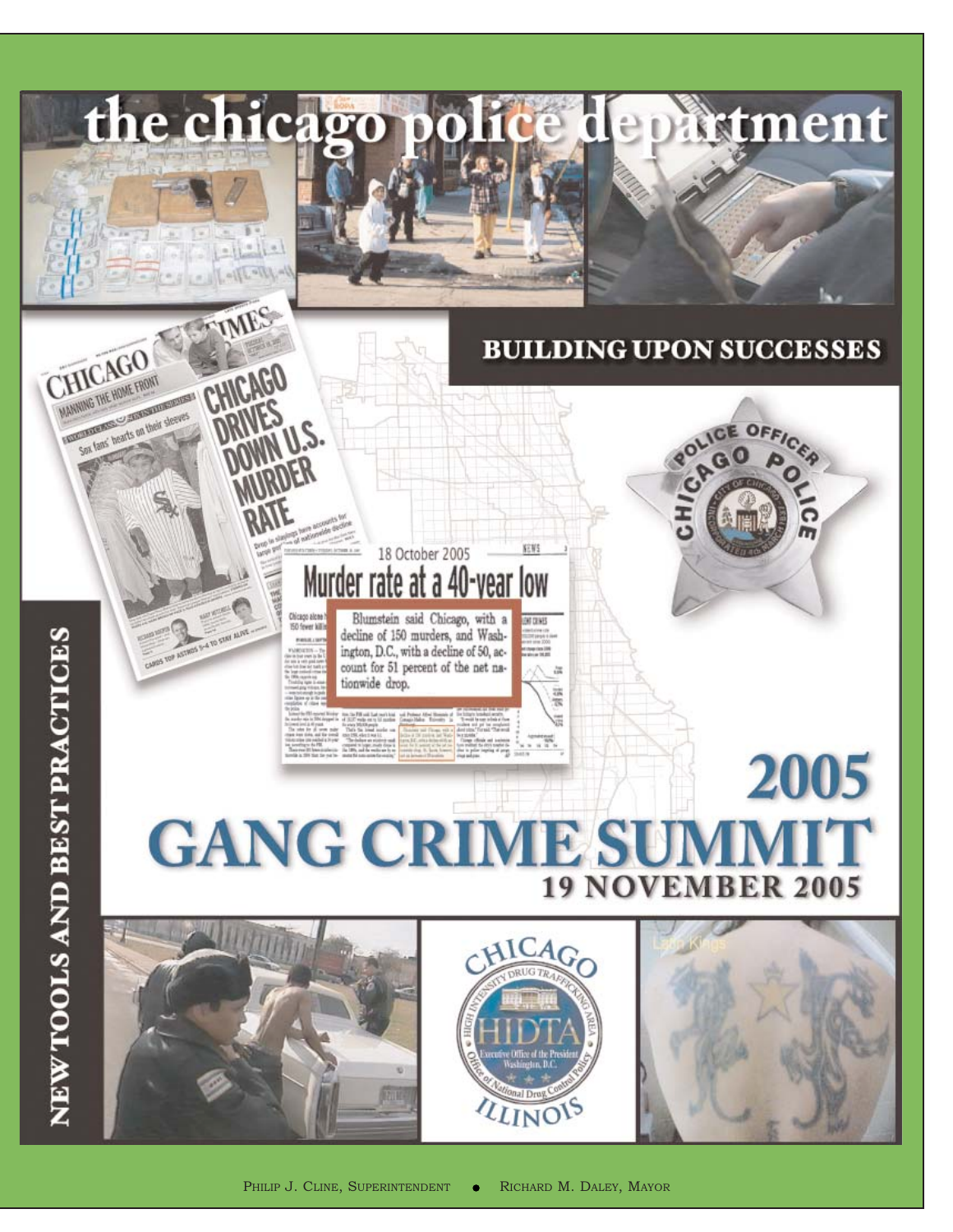### 2005 GANG CRIME SUMMIT

ang activity is a concern in many Chicago neighborhoods.Today's gangs are sophisticated criminal organizations that disrupt neighborhoods by selling drugs and engaging in violent crime.



Superintendent Philip J. Cline, Chicago Police Department

Through a variety of initiatives spearheaded by Superintendent Philip J. Cline, the Chicago Police Department (CPD) has remained one step ahead of gangs. Since Supt. Cline's violence reduction initiatives were implemented in June 2003, violent crime incidents in Chicago have dropped considerably. Drops in gang-related violent crimes, including gang-motivated murders and drive-by shootings, have been a major contributor to this citywide decrease.

Despite this success, CPD recognizes the need to reinforce current efforts, while also developing new strategies. CPD is committed to developing the best strategies for responding to gang-related crime, then implementing those strategies in the most effective manner possible.With this in mind, the Chicago Police Department and the federal Office of National Drug Control Policy's High Intensity Drug Trafficking Area (HIDTA) co-hosted the 3rd annual Gang Summit on November 19, 2005. The theme of this year's summit was "Building on Successes: New Tools and Best Practices."



Deputy Superintendent Ellen M. Scrivner, Chicago Police Department

The Gang Summit brought together gang crime experts to share their knowledge with an audience of police supervisors from a variety of CPD and suburban police units. Topics on the agenda included targeting buildings with gang and drug activity, removing illegal guns from the streets, and using technology to assist in gang investigations. In addition to providing a wealth of information, the Gang Summit also provided an opportunity for participants to share success stories and to network in the common effort of addressing gang violence.



Chicago Mayor Richard M. Daley

Chicago Mayor Richard M. Daley provided opening remarks at the Gang Summit. Mayor Daley highlighted the challenges that lay ahead. Underscoring the theme of the Gang Summit, Mayor Daley noted that,"The strategies always have to change.You cannot keep one strategy." Mayor Daley also provided a reminder of why it is important to address gang violence. Most citizens in gang-ridden neighborhoods are not criminals. "That's why we're here, fighting for the family, child, block, church, community, park," Mayor Daley said.



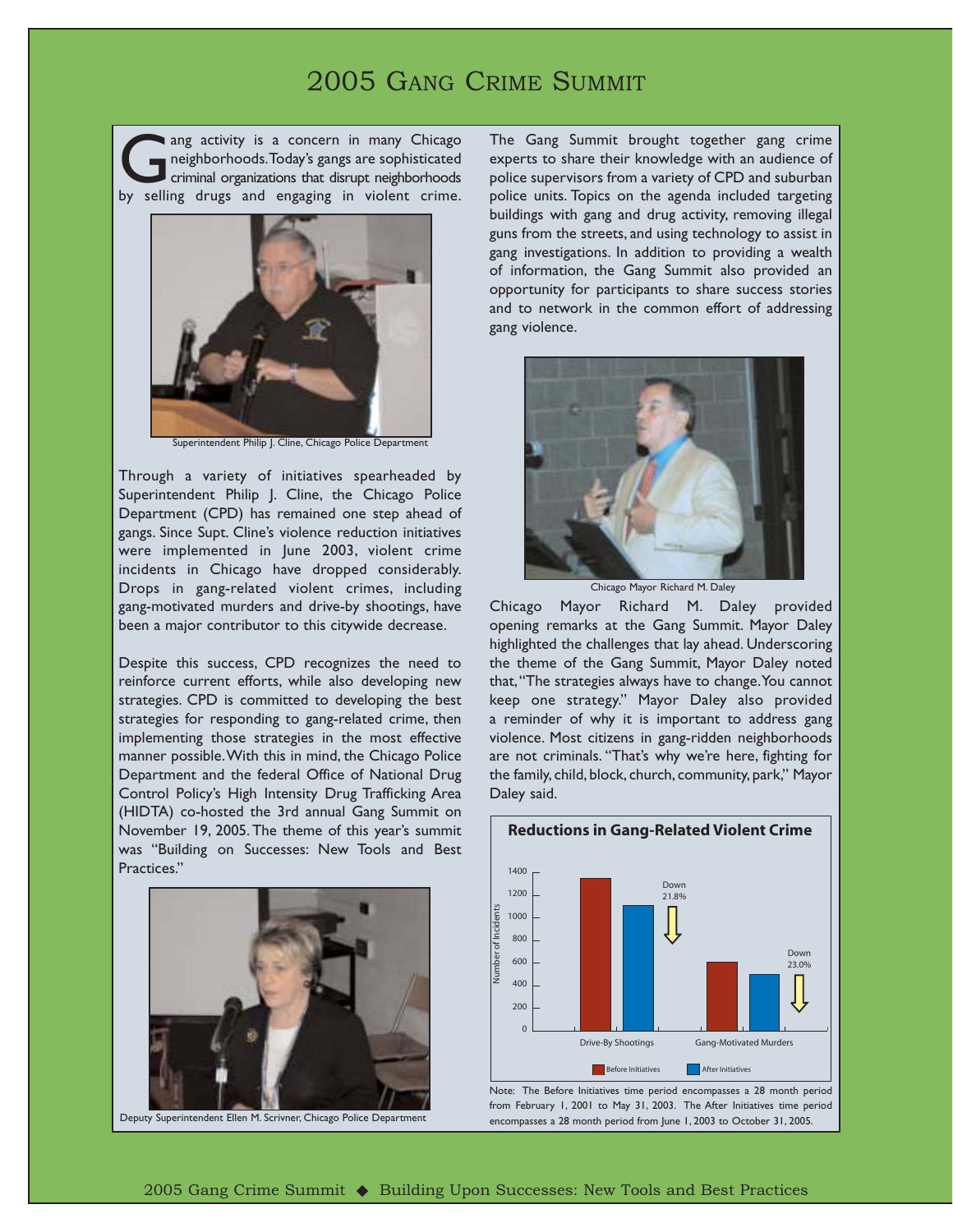## BUILDING UPON SUCCESSES: NEW TOOLS AND BEST PRACTICES

# Midnight Gang Teams: A New Violence Reduction Tool

Several days before the 2005 Gang Summit, the Chicago Police Department initiated a



new violence reduction strategy. Midnight Gang Teams were assigned to reduce violence within targeted areas. Within two months of operation, the Midnight Gang Teams had already made nearly 500 arrests, impounded 28 vehicles, and made over 1,200 community contacts to improve future criminal investigations.

### **MIDNIGHT GANG TEAM SUCCESS STORIES**

◆ On December 26, 2005, CPD Detectives issued an investigative alert for a suspect wanted for intimidation. The suspect, a convicted felon with a history of firearm-related arrests, had threatened to kill a witness in a murder trial should he testify. On December 27, 2005, Midnight Gang Team officers located and apprehended the suspect.

On December 29, 2005, Midnight Gang Team officers were on a directed mission in response to a series of armed robberies that had occurred in the 5th District. The officers were flagged by a citizen, who reported that two individuals had attempted to rob him. The officers established a perimeter search in the area surrounding where the offenders were last observed. Two suspects were located and arrested. One suspect was holding a loaded AK47 rifle.

◆ On January 17, 2006, Midnight Gang Team officers were on a directed mission to locate a convicted felon wanted for burglary. While touring the area, a Sergeant observed a suspect that he recalled was wanted for an armed robbery of a 64 year old woman. The suspect was arrested and charged. Shortly thereafter, the burglary suspect was also placed in custody.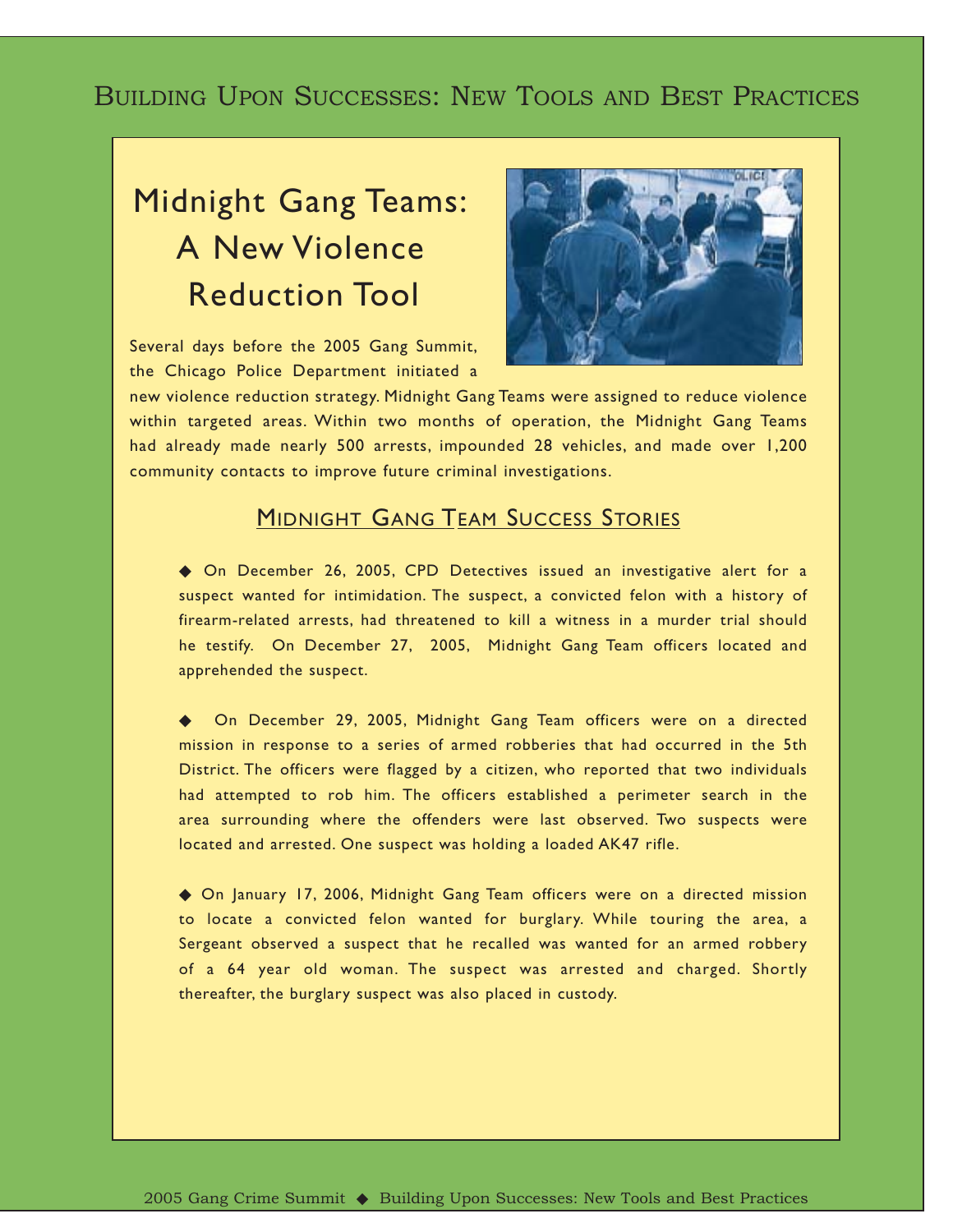## 2005 GANG CRIME SUMMIT

### **An Emphasis on Collaboration**

An important theme in the 2005 Gang Summit was the emphasis on inter-agency collaboration and cooperation. Recently, local gang activity has been spreading across Chicago's borders, requiring coordinated efforts between CPD and neighboring law enforcement agencies. Chief Frank Kaminski of the Evanston Police Department commended CPD for their efforts in networking with suburban agencies and sharing gang intelligence. Chief Kaminski noted that the Evanston and Chicago police departments have been participating in joint roll calls outdoors at the Evanston/Chicago border. As Chief Kaminski commented, "When you've got 50-60 cops on the corner, and you've got the lights all on, it sends a powerful message of unity to the community."



Chief Frank Kaminski, Evanston Police Department

Ultimately, good law enforcement practices can be made even better by pooling resources and efforts. The Gang Summit was used as an opportunity to reinforce important relationships between the Chicago Police Department and a variety of local, state, and federal partners. Summit participants included experts from:

- ◆ the Cook County State's Attorney's Office,
- ◆ the City of Chicago Department of Law's Drug and Gang House Enforcement Section,
- ◆ High Intensity Drug Trafficking Area,
- ◆ the United States Attorney's Office,
- ◆ the United States Drug Enforcement Administration, and
- ◆ the United States Bureau of Alcohol, Tobacco, Firearms, and Explosives

### **Effective Strategies**

Through the violence reduction initiatives, the Chicago Police Department targets individual gang members, gang and drug houses, and gang territories. For each of these types of targets, presenters at the Gang Summit reinforced best practices and identified new practices.

#### **Targeting Individuals**

The Chicago Police Department uses intelligence to identify individuals with a high potential for involvement in gang violence. Once identified, detailed information on these individuals is provided throughout the department. Area One Deputy Chief Jack Killackey shared insights on how to effectively develop, maintain, and utilize this information.

Removing the right individuals from the street can have a great impact. Thanks to the efforts of the Chicago Police Department, the first gang member targeted through the CPD violence reduction Initiatives was sentenced to 30 years in federal prison. A recent Chicago Sun-Times article (October 22, 2005) noted that, in the time period prior to the gang member's conviction, eight people in the gang member's neighborhood were wounded and five were killed by gunfire. Since conviction, one person has been shot and none were killed.

#### **Targeting Gang and Drug Houses**

Properties that serve as focal points for gang activity and drug sales can cause a great deal of disruption to communities. The Chicago Police Department partners with the City of Chicago Department of Law's Drug and Gang House Enforcement Section (DGHES) to ensure that property owners and managers combat illegal activities that occur on their property. DGHES prosecutors meet monthly with CPD to review information on problem locations. The locations are analyzed for possible violations of Chicago Municipal Code 8-4-090, which requires owners and managers to respond to illegal activities occurring on their property. Owners and managers who are in violation of this code are notified and, if necessary, prosecuted."Our ultimate goal is to get rid of the problem," said Tracy Payne from DGHES,"And one way to get rid of the problem is to remove the owner or the resident."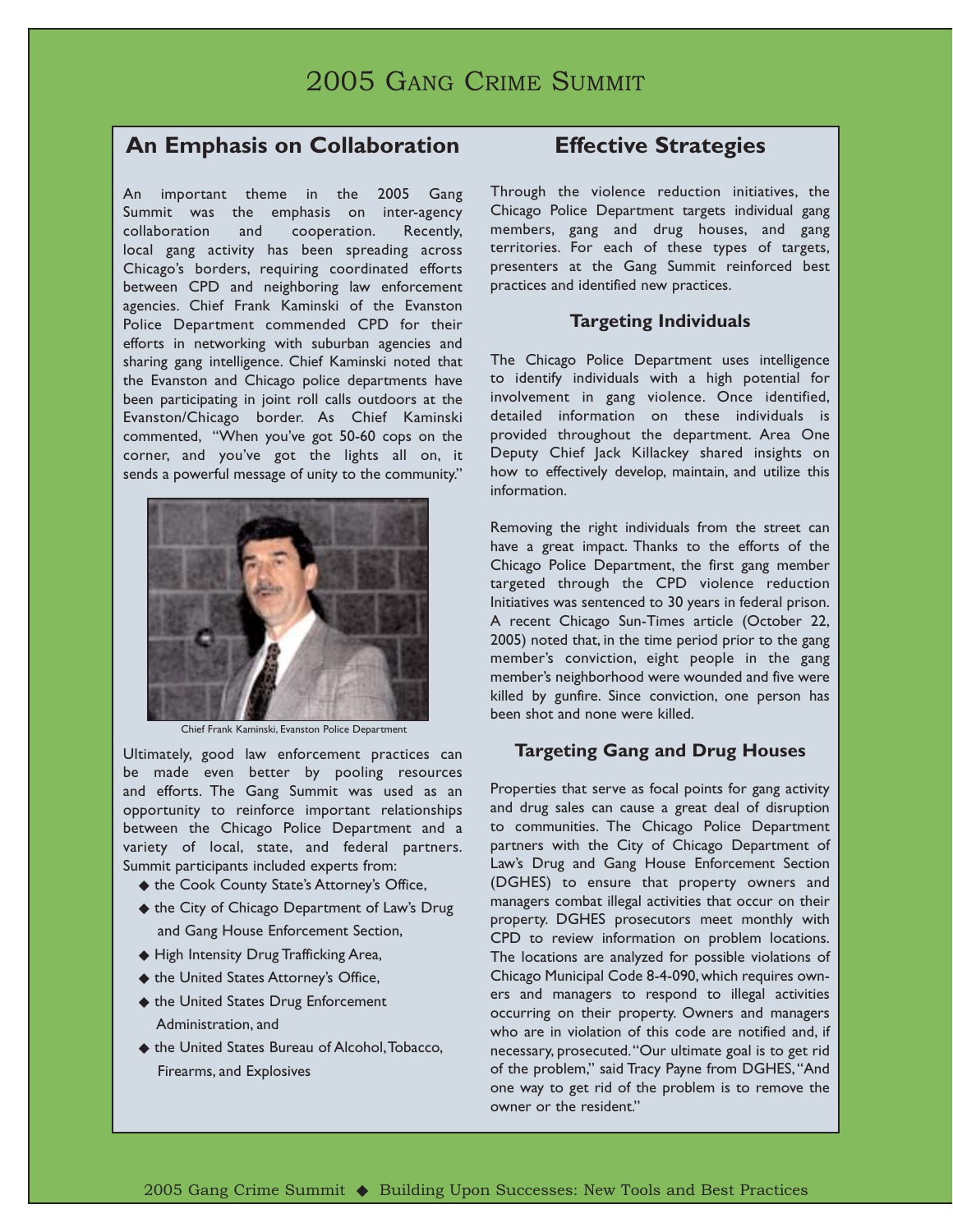#### **Targeting Territories**

The Chicago Police Department's Deployment Operations Center (DOC) continues to serve as a central actor in Supt. Cline's violence reduction initiatives. Created in June, 2003, the DOC serves as the intelligence and data gathering hub for the department. Every week, DOC crime analysts, in conjunction with CPD command staff, use intelligence and crime data to identify locations with a high likelihood of gang violence. Once identified, command staff deploy a variety of specialized units and district-level resources to the targeted locations. Officers deployed to the targeted locations vigorously patrol the area, and engage in a variety of missions to proactively discourage gang violence.



Area Five Deputy Chief Samuel Christian, Chicago Police Department

This process has proven successful in addressing gang violence. Area Five Deputy Chief Samuel Christian expressed a commitment to implementing the DOC process as effectively as possible. "We have to intensify and refocus our existing missions," said Deputy Chief Christian. To this end, Deputy Chief Christian described a detailed strategy for maximizing resources in order to maintain visible police presence in multiple DOC-identified target locations.

#### **Targeting Gang Territories**



#### **Targeting Illegal Guns**

A large percentage of violent crime committed by gang members involves firearms. The Chicago Police Department has been successful in removing guns from the streets. In 2005, the Chicago Police Department recovered nearly 10,000 firearms. In addition, the Chicago Police Department works with the U.S. Department of Justice Bureau of Alcohol, Tobacco, Firearms, and Explosives and the U.S. Attorneys Office to target Chicago gunshops that sell firearms to criminals.



Press conference display of recovered illegal guns

Because of CPD's success in targeting local gunshops, criminals now obtain guns from sources outside the city. As Sergeant John Kohles from CPD's CAGE (Chicago Anti-Gun Enforcement) Team noted, "The majority of the guns on the streets of Chicago are straw purchases, and many of the guns are from out of state." CPD has developed relationships with law enforcement agencies in states that serve as sources for guns that make their way to Chicago. In addition, once a gun is recovered, CPD utilizes technology to conduct real-time gun traces that identify straw purchasers.



Sergeant John Kohles, Chicago Police Department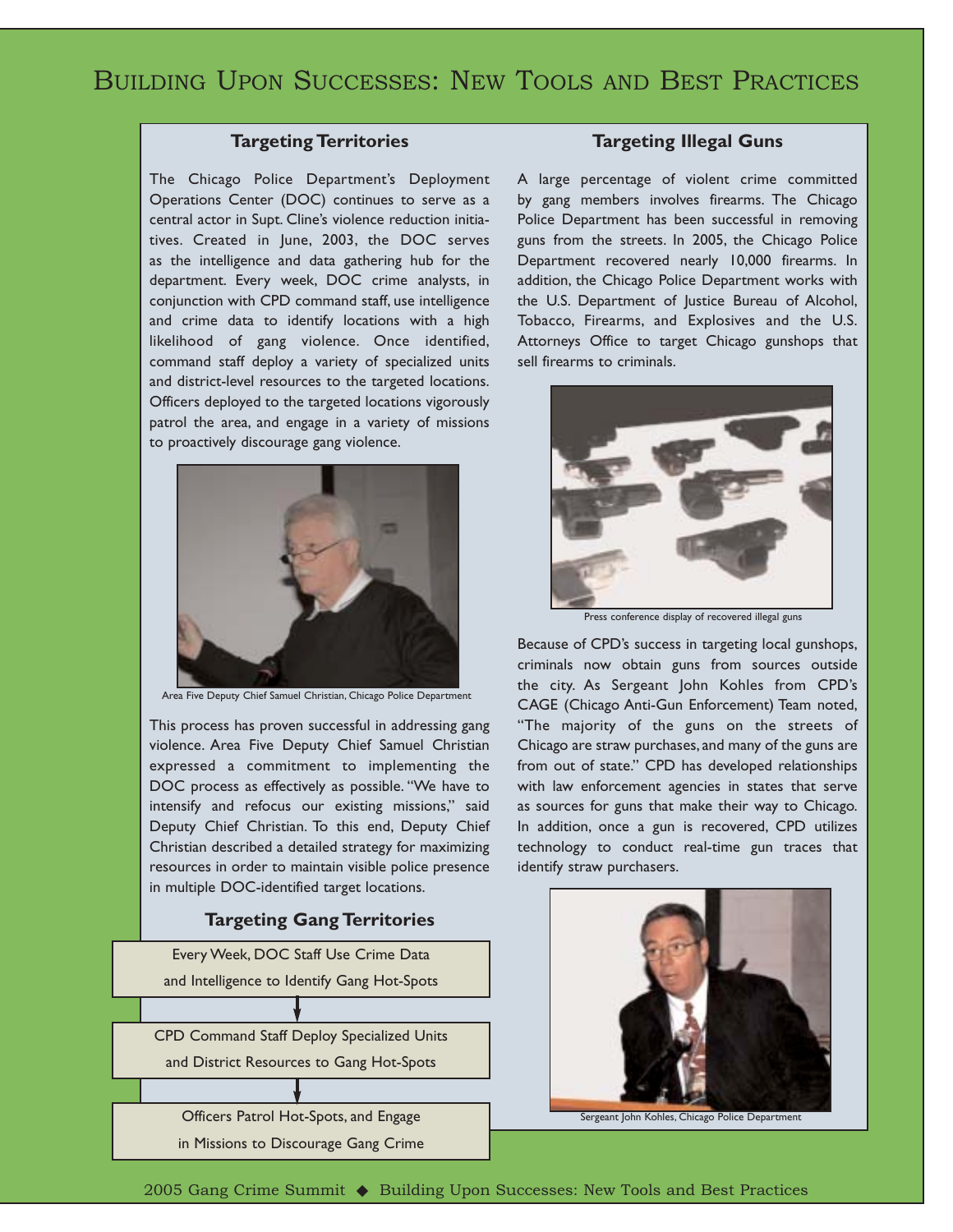## BUILDING UPON SUCCESSES: NEW TOOLS AND BEST PRACTICES

#### **Technology and Intelligence**

In order to effectively address gang crime, it is important to obtain accurate intelligence on individual gang members and on gang power structures. Through the Chicago Police Department's



Commander Jonathan Lewin, Chicago Police Department

innovative CLEAR (Citizen Law Enforcement Analysis and Reporting) system, CPD officers have a wealth of gang-related information at their fingertips. CLEAR is a state-of-the-art web-based information system that provides current information to users. Under the leadership of Commander Jonathan Lewin, new CLEAR functions and capabilities are regularly added. Sergeant Steven Sesso from the Deployment Operations Center highlighted some of the gang-related intelligence available through CLEAR, including daily intelligence reports entered by District Gang Team officers, background information on key gang members, and gang hierarchies.



Sergeant Steven Sesso, Chicago Police Department

In addition, CPD receives useful gang intelligence support from the Office of the National Drug Control Policy's High Intensity Drug Trafficking Area (HIDTA). HIDTA is a federal program to provide support to

local areas with drug trafficking problems. By accessing a wide spectrum of national, state, and county data sources, HIDTA provides support that can be catered to individual cases.

#### **A Commitment to Integrity**

The Chicago Police Department is committed to maintaining a culture that supports the highest degree of ethical behavior and professional conduct at all times. Assistant Deputy Superintendent (ADS) Debra Kirby and Lieutenant Joseph Gorman provided



Gang Summit participants with tips on how, as supervisors, they can foster an ethical environment. Central to their message was the importance of



Lieutenant Joseph Gorman, Chicago Police Department

effective leadership. As ADS Kirby cautioned supervisors, "You are the traffic signal. If you say it's okay, then it's okay. If you say it's not, then it's a red light." ADS Kirby also noted that a small number of officers generate an inordinate number of complaints from the public. "If as a supervisor you have a team member who is generating a lot of complaints, it is incumbent upon you to step up and conduct a management intervention,"said ADS Kirby.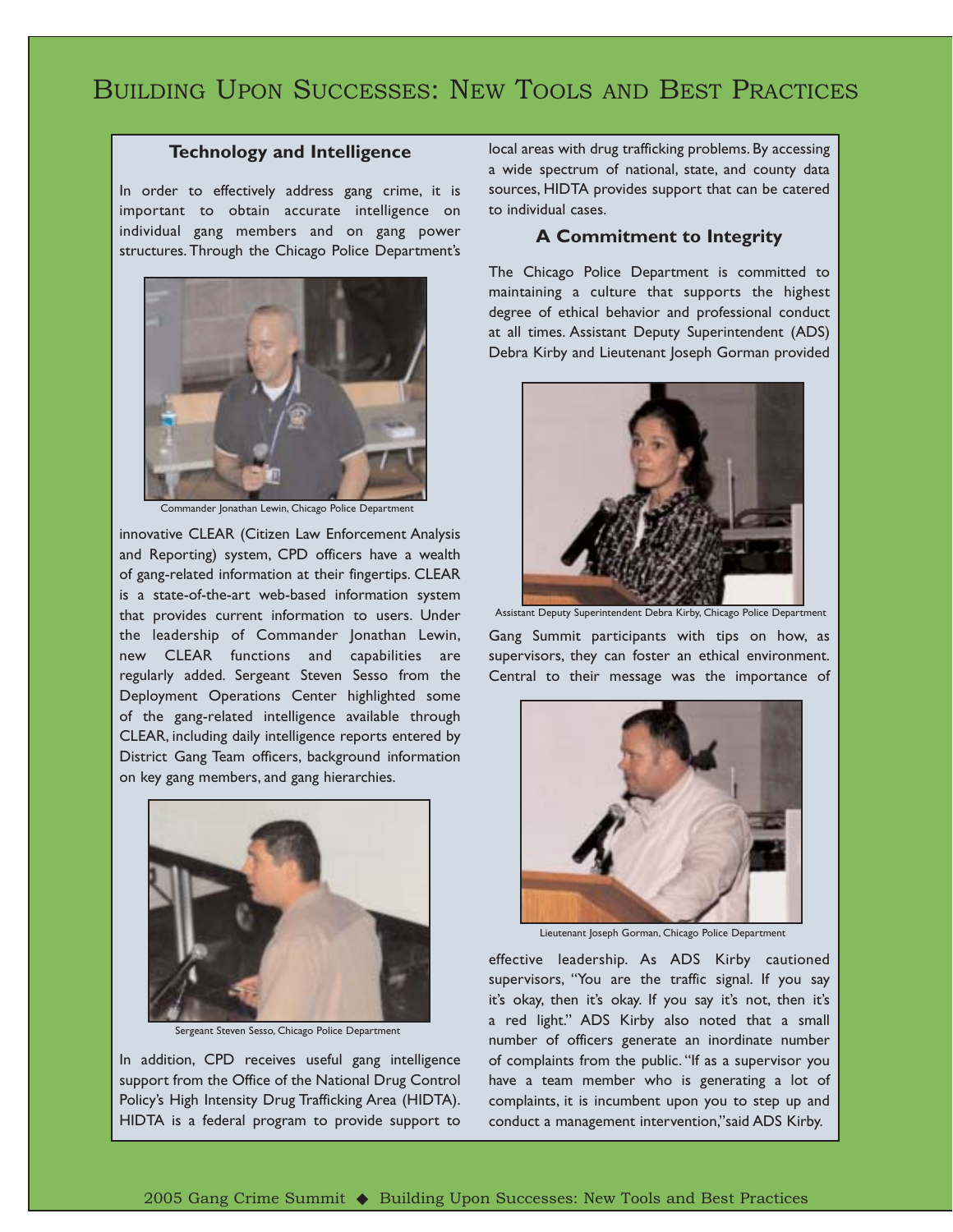## GANG CRIME SUMMIT SPECIAL TOPIC

# Monitoring Methamphetamines In Chicago

Many public officials fear the spread of methamphetamines from rural Illinois to Chicago. The Chicago Police Department is on guard against such an occurrence. Although Chicago gangs are not currently known to produce or traffic methamphetamines, the Gang Summit provided an opportunity for experts to share useful information about methamphetamines.

Recent changes to Illinois law provided more methamphetamine offense charges, many with stricter penalties than under previous drug legislation. The new laws also make it more difficult to obtain sources of pseudoephedrine, a key ingredient in methamphetamine production. Assistant State's Attorney (ASA) Anna Democopoulos described the usefulness of the new laws. "The nice thing about the new statute is that we don't need any finished product," said ASA Democopoulos "If we can show that the possession of precursor materials is for the manufacturing of methamphetamines, we can issue charges."

Clandestine methamphetamine labs may contain dangerous gases and highly combustible materials. Recently, a number of CPD officers received training on how to decontaminate clandestine methamphetamine labs. This training has already paid off. Lieutenant Peter Piazza noted that, during 2005, the Chicago Police Department has disrupted and decontaminated two clandestine methamphetamine labs. Describing one of these investigations, ASA Democopoulos stated it was one of the most satisfying experiences of her career. "Everyone was willing to work together. There were no egos involved," said ASA Democopoulos.



Items used in the production of Methamphetan



Anna Democopoulos, Assistant State's Attorney







Lieutenant Peter Piazza, Chicago Police Department